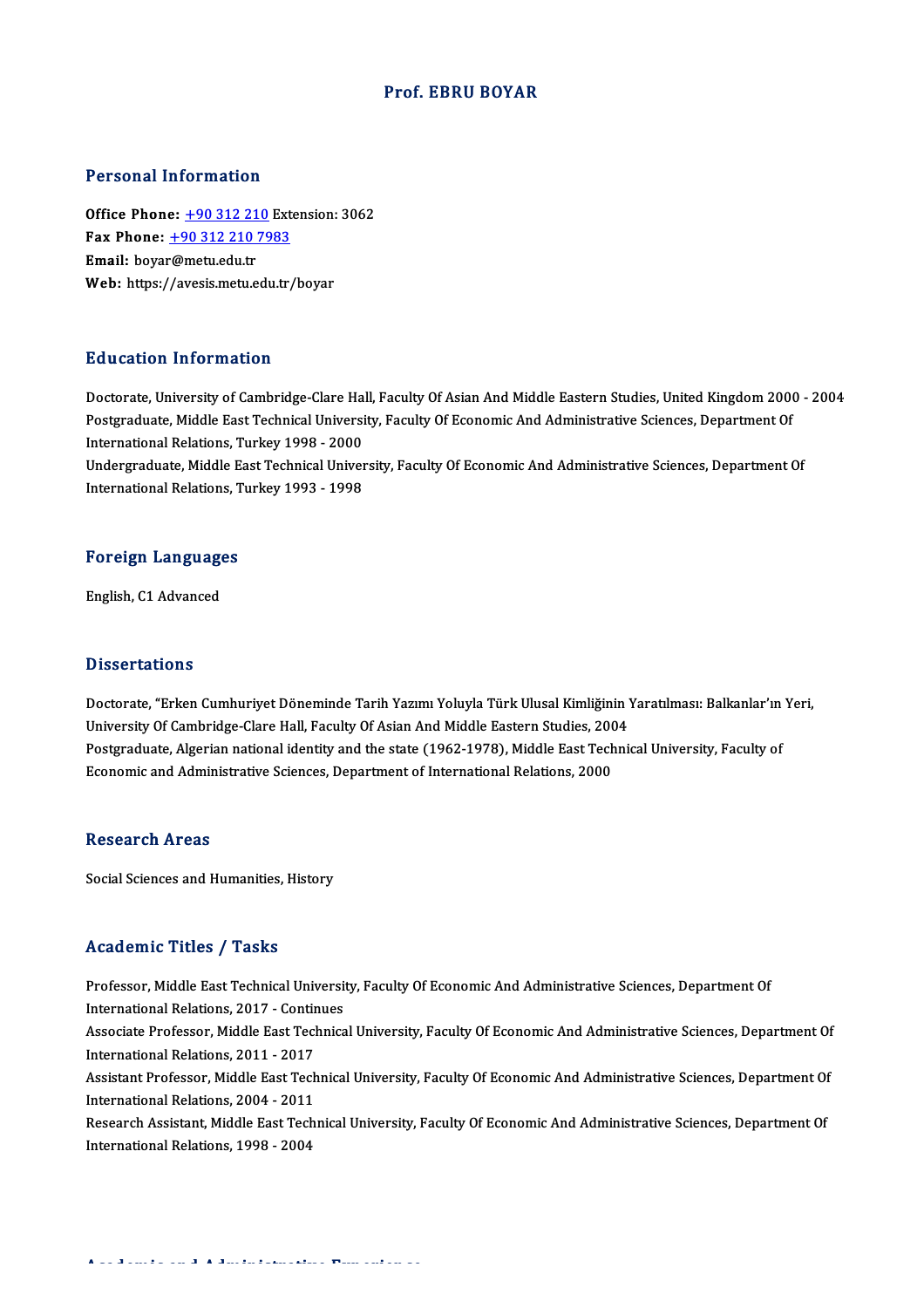### Academic and Administrative Experience

A**cademic and Administrative Experience**<br>Head of Department, Middle East Technical University, Faculty of Economic and Administrative Sciences, Department of<br>International Pelations, 2021 , Continues International Relations, 2021<br>International Relations, 2021 - Continues<br>Middle Fest Technical University, Feculty Head of Department, Middle East Technical University, Faculty of Economic and Administrative Sciences, Depart<br>International Relations, 2021 - Continues<br>Middle East Technical University, Faculty of Economic and Administrati

International Relations, 2021 - Continues<br>Middle East Technical University, Faculty of Economic and Administrative Sciences, Department of International<br>Relations, 2011 - 2012

## Advising Theses

Advising Theses<br>BOYAR E., The Kurds of Northern Syria in Western Media: The BBC and VOA coverage (2014-2018), Postgraduate,<br>B.Teyrin(Student), 2020 R.G. VISING THESES<br>R.Tayyip(Student), 2020<br>R.Tayyip(Student), 2020 BOYAR E., The Kurds of Northern Syria in Western Media: The BBC and VOA coverage (2014-2018), Postgraduate,<br>R.Tayyip(Student), 2020<br>BOYAR E., Turkey's relations with Italy (1932-39): realities and perceptions, Postgraduate

R.Tayyip(Student), 2020<br>BOYAR E., Turkey's relations with Italy (1932-39): realities and perceptions, Postgraduate, M.Doğar(Student),<br>BOYAR E., Turkish press and the Turkish-Greek relations (1946-1955), Doctorate, G.EMEN(S BOYAR E., Turkey's relations with Italy (1932-39): realities and perceptions, Postgraduate, M.Doğar(Student), 2020<br>BOYAR E., Turkish press and the Turkish-Greek relations (1946-1955), Doctorate, G.EMEN(Student), 2017<br>BOYAR

BOYAR E., Turkish press and the Turkish-Greek relations (1946-1955), Doctorate, G.EMEN(Student), 2017<br>BOYAR E., The influence of social media on Turkish public opinion in relation to foreign affairs: A case study of the<br>Ru BOYAR E., The influence of social media on Turkish public opinion in relation to foreign affairs: A case study of the<br>Russian plane crisis (2015), Postgraduate, Ö.ERSİN(Student), 2017<br>BOYAR E., NATO in peace support operat

Russian plane crisis (2015), Postgraduate, Ö.ERSİ!<br>BOYAR E., NATO in peace support operations: Effic<br>Afghanistan, Doctorate, M.ASLAN(Student), 2017<br>POVAR E. Turkish press and the early sold war (1 BOYAR E., NATO in peace support operations: Efficiency of intelligence and propaganda in Bosnia Herzegov<br>Afghanistan, Doctorate, M.ASLAN(Student), 2017<br>BOYAR E., Turkish press and the early cold war (1945-1950), Postgradua

Afghanistan, Doctorate, M.ASLAN(Student), 2017<br>BOYAR E., Turkish press and the early cold war (1945-1950), Postgraduate, S.GÖKATALAY(Student), 2016<br>BOYAR E., Armenian terrorism and the Turkish press (1973-1984), Postgradua BOYAR E., Turkish press and the early cold war (1945-1950), Postgraduate, S.GÖKATALAY(Student), 2016<br>BOYAR E., Armenian terrorism and the Turkish press (1973-1984), Postgraduate, H.ÇAĞAN(Student), 2013<br>BOYAR E., Turkish-Br BOYAR E., Armenian terror<br>BOYAR E., Turkish-British e<br>J.ANGLISS(Student), 2012<br>BOYAR E. Turkov and Turk BOYAR E., Turkish-British economic relations 2002-2012: An intensely political relationship, Postgraduate,<br>J.ANGLISS(Student), 2012<br>BOYAR E., Turkey and Turkish/Muslim minorities in Greece and Bulgaria (1923-1938), Postgra

**JANG**<br>BOYA<br>2011<br>POYA BOYAR E., Turkey and Turkish/Muslim minorities in Greece and Bulgaria (1923-1938), Postgraduate, G.EMEN(Stu<br>2011<br>BOYAR E., State, society and culture in Turkmenistan: the policies of propaganda under the rule of Turkmenbas

2011<br>BOYAR E., State, society and culture in Tu<br>Postgraduate, C.Alpaslan(Student), 2010 BOYAR E., State, society and culture in Turkmenistan: the policies of propaganda under the rule of Turkmenbashi,

BOYAR E., "Soft power" concept in the Chinese context: a case study, Postgraduate, M.Aslan(Student), 2010 BOYAR E., "Soft power" concept in the Chinese context: a case study, Postgraduate, M.Aslan(Student), 2010<br>BOYAR E., Soft power concept in the Chinese context: A case study, Postgraduate, M.ASLAN(Student), 2010<br>BOYAR E., St BOYAR E., Soft power concept in the Chinese context: A case study, Postgraduate, M.ASLAN(Student), 2010<br>BOYAR E., Stata, society and culture in Turkmenistan: The policies of propaganda under the rule of Turkmenbashi<br>Postgr BOYAR E., Stata, society and culture in Turkmenistan: The policies of propaganda under the rule of Turkmenbashi,<br>Postgraduate, C.ALPASLAN(Student), 2010<br>BOYAR E., The British threat to the Ottoman presence in the Persian G

responses towards it, Postgraduate, B.EMRE(Student), 2009

## Articles Published in Journals That Entered SCI, SSCI and AHCI Indexes

rticles Published in Journals That Entered SCI, SSCI and AHCI Indexes<br>I. Great Britain and 'a small and poor peasant state': Turkey, Britain and the 1930 Anglo-Turkish<br>Treaty of Commones and Nevigation STED T WOMONEU III JOUTHUM THUCH<br>Great Britain and 'a small and poor J<br>Treaty of Commerce and Navigation<br>POVAR E. Fleet K **Great Britain an<br>Treaty of Comm<br>BOYAR E., Fleet K.<br>MIDDI E FASTEDN** Treaty of Commerce and Navigation<br>BOYAR E., Fleet K.<br>MIDDLE EASTERN STUDIES, vol.57, no.6, pp.904-919, 2021 (Journal Indexed in SSCI)<br>Europe and the Ottoman World: Diplomasy and International Pektions

BOYAR E., Fleet K.<br>MIDDLE EASTERN STUDIES, vol.57, no.6, pp.904-919, 2021 (Journal Indexed in S.<br>II. Europe and the Ottoman World: Diplomacy and International Relations.<br>BOYAR E. MIDDLE E<br>Europe a<br>BOYAR E.<br>PULLETIA Europe and the Ottoman World: Diplomacy and International Relations.<br>BOYAR E.<br>BULLETIN OF THE SCHOOL OF ORIENTAL AND AFRICAN STUDIES-UNIVERSITY OF LONDON, vol.83, no.2, pp.350-<br>251, 2020 (Journal Indoved in AUC).

BOYAR E.<br>BULLETIN OF THE SCHOOL OF ORIEN<br>351, 2020 (Journal Indexed in AHCI)<br>Europe's Balkan Muslims, A Now BULLETIN OF THE SCHOOL OF ORIENTAL AND<br>351, 2020 (Journal Indexed in AHCI)<br>III. Europe's Balkan Muslims. A New History<br>POVAP F

- 351, 2020<br><mark>Europe's</mark><br>BOYAR E.<br>JOUPNAL Europe's Balkan Muslims. A New History<br>BOYAR E.<br>JOURNAL OF SOCIAL HISTORY, vol.52, no.4, pp.1469-1470, 2019 (Journal Indexed in SSCI)<br>A Social History of Late Ottoman Women: Naw Berspectives BOYAR E.<br>JOURNAL OF SOCIAL HISTORY, vol.52, no.4, pp.1469-1470, 2019 (Journal IV.<br>IV. A Social History of Late Ottoman Women: New Perspectives
- **JOURNAL<br>A Social<br>BOYAR E.<br>TUPKISH** IV. A Social History of Late Ottoman Women: New Perspectives<br>BOYAR E.<br>TURKISH HISTORICAL REVIEW, vol.9, no.3, pp.323-325, 2018 (Journal Indexed in AHCI)
- BOYAR E.<br>TURKISH HISTORICAL REVIEW, vol.9, no.3, pp.323-325, 2018 (Journal Indexed in AH<br>V. Medicine in Practice: European Influences on the Ottoman Medical Habitat<br>POYAR F TURKISH<br>Medicine<br>BOYAR E.<br>TUPKISH BOYAR E.<br>TURKISH HISTORICAL REVIEW, vol.9, no.3, pp.213-241, 2018 (Journal Indexed in AHCI)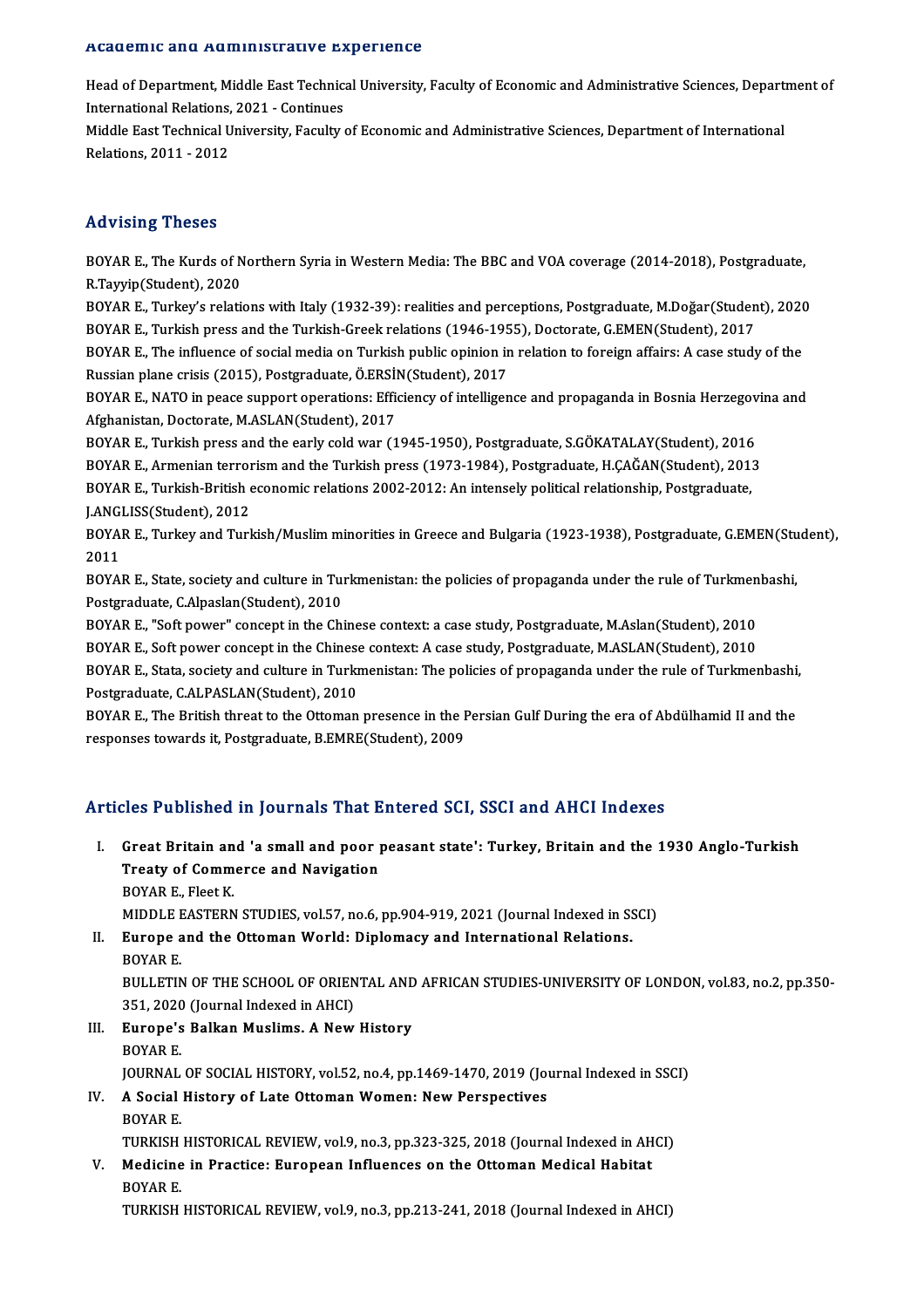| VI.   | Prisons in the Late Ottoman Empire: Microcosms of Modernity                                                       |
|-------|-------------------------------------------------------------------------------------------------------------------|
|       | <b>BOYAR E.</b>                                                                                                   |
|       | JOURNAL OF ISLAMIC STUDIES, vol.27, no.3, pp.404-407, 2016 (Journal Indexed in AHCI)                              |
| VII.  | Preface                                                                                                           |
|       | Boyar E, Fleet K                                                                                                  |
|       | Women and Gender: The Middle East and the Islamic World, vol.14, 2016 (Journal Indexed in SCI)                    |
| VIII. | Blood Ties: Religion, Violence, and the Politics of Nationhood in Ottoman Macedonia, 1878-1908<br><b>BOYAR E.</b> |
|       | AMERICAN HISTORICAL REVIEW, vol.120, no.2, pp.749-750, 2015 (Journal Indexed in SSCI)                             |
| IX.   | The Prestige Factor in Turkish-British Relations (1923-1938)                                                      |
|       | Boyar E.                                                                                                          |
|       | BELLETEN, vol 78, no 283, pp 1157-1194, 2014 (Journal Indexed in AHCI)                                            |
| Х.    | The Second Ottoman Empire: Political and Social Transformation in the Early Modern World                          |
|       | <b>BOYAR E</b>                                                                                                    |
|       | JOURNAL OF ISLAMIC STUDIES, vol.23, no.3, pp.394-397, 2012 (Journal Indexed in AHCI)                              |
| XI.   | Biography of an Empire: Governing Ottomans in an Age of Revolution<br><b>BOYARE</b>                               |
|       | AMERICAN HISTORICAL REVIEW, vol.117, no.3, pp.973-974, 2012 (Journal Indexed in SSCI)                             |
| XII.  | "An inconsequential boil" or a "terrible disease"? Social perceptions of and state responses to                   |
|       | syphilis in the late Ottoman empire                                                                               |
|       | Boyar E.                                                                                                          |
|       | TURKISH HISTORICAL REVIEW, vol.2, no.2, pp.101-124, 2011 (Journal Indexed in AHCI)                                |
| XIII. | The Ottoman Road to War in 1914: The Ottoman Empire and the First World War.                                      |
|       | <b>BOYAR E.</b>                                                                                                   |
|       | AMERICAN HISTORICAL REVIEW, vol.114, no.4, pp.1194-1195, 2009 (Journal Indexed in SSCI)                           |
| XIV.  | Profitable Prostitution: State Use of Immoral Earnings for Social Benefit in the Late Ottoman Empire              |
|       | Boyar E                                                                                                           |
|       | BULGARIAN HISTORICAL REVIEW-REVUE BULGARE D HISTOIRE, pp.143-157, 2009 (Journal Indexed in AHCI)                  |
| XV.   | A dangerous axis: The 'Bulgarian Muftu', the Turkish opposition and the Ankara government, 1928-                  |
|       | 36                                                                                                                |
|       | Boyar E, Fleet K                                                                                                  |
|       | MIDDLE EASTERN STUDIES, vol.44, no.5, pp.775-789, 2008 (Journal Indexed in SSCI)                                  |
| XVI.  | The press and the palace: the two-way relationship between Abdulhamid II and the press, 1876-<br>1908             |
|       | Boyar E.                                                                                                          |
|       | BULLETIN OF THE SCHOOL OF ORIENTAL AND AFRICAN STUDIES-UNIVERSITY OF LONDON, vol.69, pp.417-434,                  |
|       | 2006 (Journal Indexed in AHCI)                                                                                    |

## Articles Published in Other Journals

rticles Published in Other Journals<br>I. The impact of the Balkan Wars on Ottoman history writing Searching for a soul<br>Royar E The imp<br>The imp<br>Boyar E.<br>Middle E. The impact of the Balkan Wars on Ottoman history writing Searching for a so<br>Boyar E.<br>Middle East Critique, vol.23, pp.147-159, 2014 (Refereed Journals of Other Institutions)<br>The Ottomans and Weelth: A Comparative Perspecti

- Boyar E.<br>Middle East Critique, vol.23, pp.147-159, 2014 (Refereed Journals of Other In<br>II. The Ottomans and Wealth: A Comparative Perspective Introduction<br>POVAR E. Fleet V. Middle East Critique, vol.23, pp.147-159, 2014 (Refereed Journals of Other Institutions)<br>The Ottomans and Wealth: A Comparative Perspective Introduction<br>BOYAR E., Fleet K. The Ottomans and Wealth: A Comparative Perspective Intr<br>BOYAR E., Fleet K.<br>ORIENS, vol.37, no.1, pp.103-105, 2009 (Journal Indexed in ESCI)<br>Saves ve Bosun Türk Ulusal Kuntulus Savesuse İngiliz The BOYAR E., Fleet K.<br>ORIENS, vol.37, no.1, pp.103-105, 2009 (Journal Indexed in ESCI)<br>III. Savaş ve Basın Türk Ulusal Kurtuluş Savaşı ve İngiliz The Times Gazetesi 1919 1922<br>POVAR E
- ORIENS, vol.37, no.1, pp.103-105, 2009 (Journal Indexed in ESCI)<br>Savaş ve Basın Türk Ulusal Kurtuluş Savaşı ve İngiliz The Times Gazetesi 1<br>BOYAR E.<br>ODTÜ Gelişme Dergisi, vol.36, pp.291-324, 2009 (Other Refereed National J Savaş ve Basın Türk Ulusal Kurtuluş Savaşı ve İngiliz The Times Gazetesi 1<br>BOYAR E.<br>ODTÜ Gelişme Dergisi, vol.36, pp.291-324, 2009 (Other Refereed National Journals)<br>Publis good and private evrleitation: Gritisiam of the t

IV. Public good and private exploitation: Criticismof the tobacco régie1 in 1909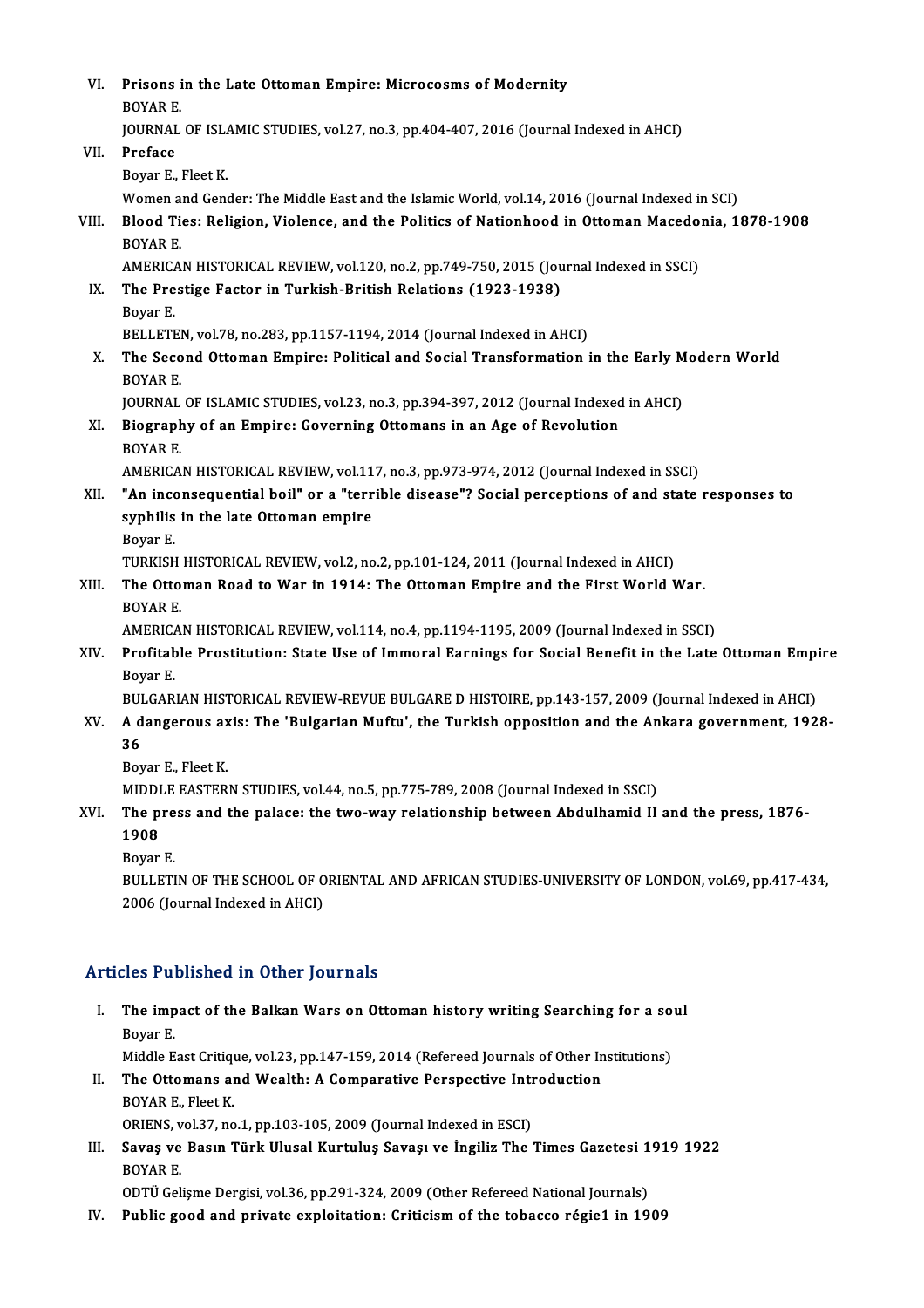Boyar E.

Oriente Moderno, vol.86, no.1, pp.193-200, 2006 (Refereed Journals of Other Institutions)

- V. Making Turkey and the Turkish revolution known to foreign nations without any expense Oriente Moderno, vol.86, no.1, pp.193-200, 2006 (Refe<br>Making Turkey and the Turkish revolution knov<br>Propaganda films in the early Turkish Republic<br>POVAR E. ELEET L Making Turkey an<br>Propaganda films<br>BOYAR E., FLEET K.<br>Orionte Moderno w BOYAR E., FLEET K.<br>Oriente Moderno, vol.24, pp.117-132, 2005 (Refereed Journals of Other Institutions) BOYAR E., FLEET K.<br>Oriente Moderno, vol.24, pp.117-132, 2005 (Refereed Journals of Other Institutions)<br>VI. Engelhardt from censorship to icon the use of a European diplomat s history in Ottoman and<br>Turkish historiasyonhy o
- Oriente Moderno, vol.24, pp.117-132, 2005 (F<br>Engelhardt from censorship to icon the<br>Turkish historiography on the Tanzimat<br>POVAP F Engelhar<br>Turkish<br>BOYAR E.<br>Eurosian Turkish historiography on the Tanzimat<br>BOYAR E.<br>Eurasian Studies, vol.3, pp.81-88, 2004 (Refereed Journals of Other Institutions)<br>Pritish archaeological travellers in nineteenth century Anatolia Anatoli

BOYAR E.<br>Eurasian Studies, vol.3, pp.81-88, 2004 (Refereed Journals of Other Institutions)<br>VII. British archaeological travellers in nineteenth century Anatolia Anatolia without Turks<br>POVAR E Eurasian :<br>**British a**<br>BOYAR E.<br>Eurosian : British archaeological travellers in nineteenth century Anatolia Anatolia<br>BOYAR E.<br>Eurasian Studies, vol.1, pp.97-113, 2002 (Refereed Journals of Other Institutions)

Eurasian Studies, vol.1, pp.97-113, 2002 (Refereed Journals of Other Institutions)<br>Books & Book Chapters

- ooks & Book Chapters<br>I. Making a Living in Ottoman Anatolia<br>Royan E (Editor), Elect K (Editor) Boyar E. (Editor),FleetK. (Editor) Making a Living in Ottom<br>Boyar E. (Editor), Fleet K. (<br>Brill, Leiden, Leiden, 2021<br>Entertainment among th Boyar E. (Editor), Fleet K. (Editor)<br>Brill, Leiden, Leiden, 2021<br>II. Entertainment among the Ottomans<br>Boyar E. (Editor), Elect K. (Editor)
- Brill, Leiden , Leiden, 2021<br>Entertainment among the Ottor<br>Boyar E. (Editor), Fleet K. (Editor)<br>Prill Leiden, Leiden, 2019 Entertainment among th<br>Boyar E. (Editor), Fleet K. (<br>Brill, Leiden, Leiden, 2019<br>Chanter 1: The Otteman
- Boyar E. (Editor), Fleet K. (Editor)<br>Brill, Leiden, Leiden, 2019<br>III. Chapter 1: The Ottoman society through the lens of entertainment<br>Boyar E. Fleet K. Brill, Leiden , Leid<br>Chapter 1: The<br>Boyar E., Fleet K.<br>in: Entertainment Boyar E., Fleet K.<br>in: Entertainment among the Ottomans, Ebru Boyar,Kate Fleet, Editor, Brill, Leiden , Leiden, pp.1-21, 2019

## Boyar E., Fleet K.<br>in: Entertainment among the Ottomans, Ebru Boyar,Kate Fleet, Editor, Brill, IV.<br>IV. Chapter 1: The Ottoman society through the lens of entertainment<br>POVAR E. Fleet K. in: Entertainment<br>Chapter 1: The (<br>BOYAR E., Fleet K.<br>in: Entertainment BOYAR E., Fleet K.<br>in: Entertainment Among the Ottomans, Boyar, Ebru ve Fleet, Kate, Editor, Brill, Leiden, pp.1-21, 2019

- BOYAR E., Fleet K.<br>in: Entertainment Among the Ottomans, Boyar, Ebru ve Fleet, Kate, Editor, Brill, Leiden, pp.1-21, 2019<br>V. Chapter 8: The late Ottoman brothel in Istanbul: heterosexual social space for homosocial<br>ontorta in: Entertainment<br>Chapter 8: The<br>entertainment?<br>POVAD F Chapter<br>entertair<br>BOYAR E.<br>in:Enterta entertainment?<br>BOYAR E.<br>in: Entertainment Among the Ottomans, Boyar, Ebru ve Fleet, Kate, Editor, Brill, Leiden, pp.160-182, 2019
	-

## BOYAR E.<br>in: Entertainment Among the Ottomans, Boyar, Ebru ve Fleet, Kate, Editor, B.<br>VI. Middle Eastern and North African Societies in the Interwar Period<br>Poven E. (Editor), Elect K. (Editor). in: Entertainment Among the Ottom<br>Middle Eastern and North Afric<br>Boyar E. (Editor), Fleet K. (Editor)<br>Prill Leiden, Leiden 2018 Boyar E. (Editor), Fleet K. (Editor)<br>Brill, Leiden, Leiden, 2018

VII. Yisitanbuer: Miansha xia de qiqiu zhi cheng Boyar E., Fleet K., Guokuan Y., Yongmei G. Cambridge University Press-Shanghai Literature and Art Publishing House, Shanghai, 2018 Boyar E., Fleet K., Guokuan Y., Yongmei G.<br>Cambridge University Press- Shanghai Literature and Art Publishing House , Shanghai, 2018<br>VIII. 伊斯坦布尔: 面纱下的七丘之城 [Yisitanbuer: Miansha xia de qiqiu zhi cheng] (çev. Yu Guokuan an

Cambridge Univers<br>伊斯坦布尔: 面纱<br>Gong Yongmei )<br>POVAP E-Fleet K 伊斯坦布尔: 面纱<br>Gong Yongmei )<br>BOYAR E., Fleet K.<br>Shanghai wanyi ch Gong Yongmei )<br>BOYAR E., Fleet K.<br>Shanghai wenyi chubanshe, Sangay, 2018

- BOYAR E., Fleet K.<br>Shanghai wenyi chubanshe, Şangay, 2018<br>IX. Chapter 1: Approaching societies in the interwar Middle East and North Africa<br>Pover F. Fleet K. Shanghai wenyi c<br>Chapter 1: App<br>Boyar E., Fleet K.<br>in: Middle Fester Chapter 1: Approaching societies in the interwar Middle East and North Africa<br>Boyar E., Fleet K.<br>in: Middle Eastern and North African Societies in the Interwar Period, Ebru Boyar,Kate Fleet, Editor, Brill, Leiden, Boyar E., Fleet K.<br>in: Middle Eastern and<br>Leiden, pp.1-26, 2018
- in: Middle Eastern and North African Societies in the Interwar Period, Ebru B<br>Leiden, pp.1-26, 2018<br>X. Approaching societies in the interwar Middle East and North Africa<br>POVAR E. Float V. Leiden, pp.1-26, 2<br><mark>Approaching so</mark><br>BOYAR E., Fleet K.<br>in: Middle Fectern

Approaching societies in the interwar Middle East and North Africa<br>BOYAR E., Fleet K.<br>in: Middle Eastern and North African Societies in the Interwar Period, Ebru Boyar, Kate Fleet, Editor, Brill, Leiden,<br>nn 1 26 2019 BOYAR E., Flee<br>in: Middle Eas<br>pp.1-26, 2018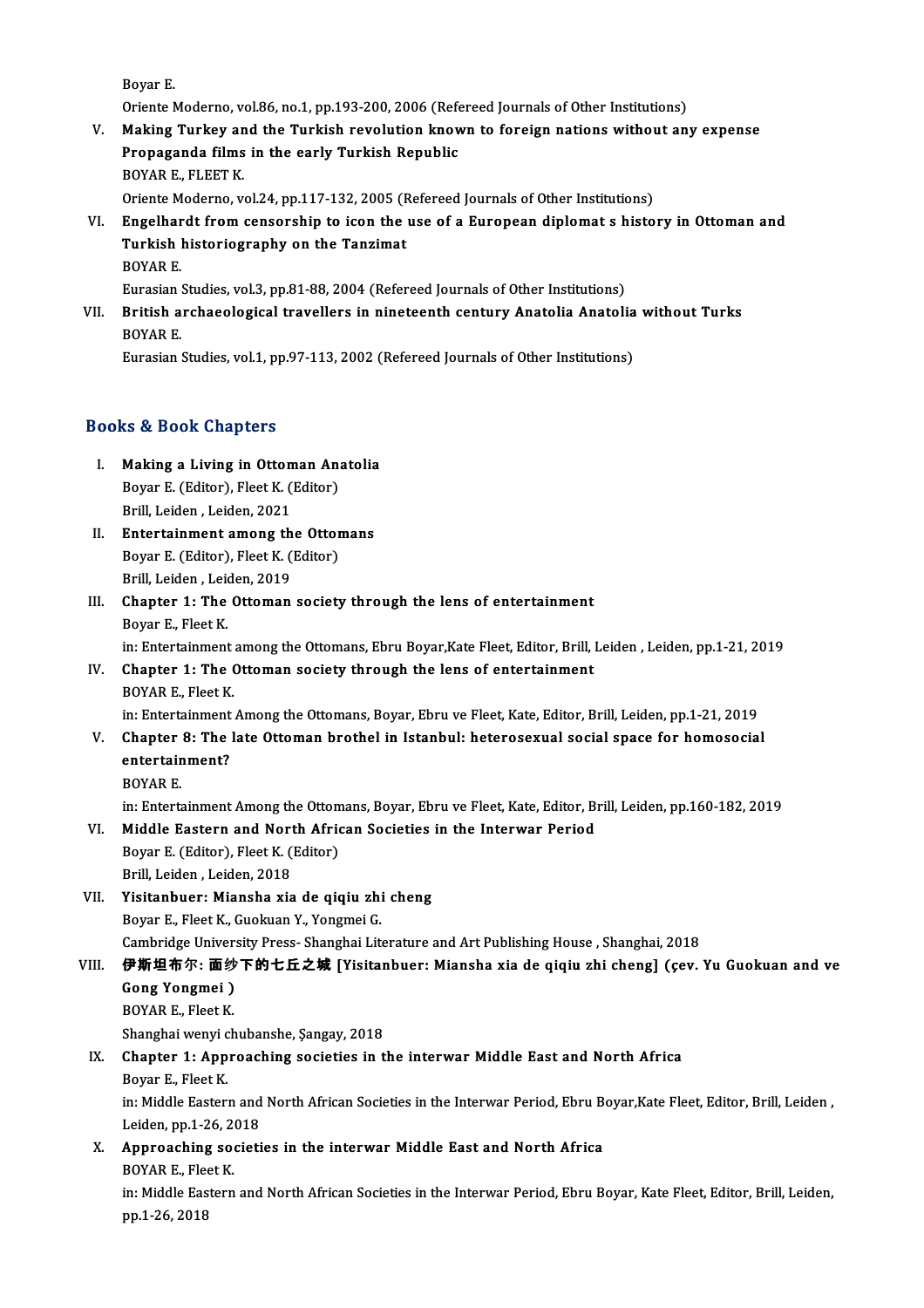| XI.    | Chapter 8: Taking health to the village: Early Turkish republican health propaganda in the<br>countryside                                             |
|--------|-------------------------------------------------------------------------------------------------------------------------------------------------------|
|        | <b>BOYAR E.</b>                                                                                                                                       |
|        | in: Middle Eastern and North African Societies in the Interwar Period, Ebru Boyar, Kate Fleet, Editor, Brill, Leiden,                                 |
|        | pp 164-211, 2018                                                                                                                                      |
| XII.   | Ottoman Women in Public Space                                                                                                                         |
|        | Boyar E (Editor), Fleet K (Editor)                                                                                                                    |
|        | Brill, Leiden, Leiden, 2016                                                                                                                           |
| XIII.  | "Chapter 7: an imagined moral community: Ottoman female public presence, honour and<br>marginality"                                                   |
|        | Boyar E                                                                                                                                               |
|        | in: Ottoman Women in Public Space, Ebru Boyar, Kate Fleet, Editor, Brill, Leiden, Leiden, pp.187-229, 2016                                            |
| XIV.   | "Chapter 8: the public presence and political visibility of Ottoman women"<br><b>BOYAR E</b>                                                          |
|        | in: Ottoman Women in Public Space, Ebru Boyar ve Kate Fleet, Editor, Brill, Leiden, pp.230-252, 2016                                                  |
| XV.    | "4. Doğu'da Osmanlı Genişlemesi"                                                                                                                      |
|        | <b>BOYAR E</b>                                                                                                                                        |
|        | in: Türkiye Tarihi 1453 1603 Bülent Üçpunar çev, Suraiya N. Faroqhi and Kate Fleet, Editor, Kitap Yayınevi, 2016                                      |
| XVI.   | "Chapter 15: the Ottoman city: 1500-1800"                                                                                                             |
|        | <b>BOYAR E.</b><br>in: The Oxford Handbook of Cities in World History, Peter Clark, Editor, Oxford University Press, 2016                             |
| XVII.  | "Chapter 1: Ottoman women in public space: an introduction"                                                                                           |
|        | Boyar E., Fleet K., Ambros E. G., Ianeva S., Brummett P.                                                                                              |
|        | in: Ottoman Women in Public Space, Ebru Boyar ve Kate Fleet, Editor, Brill, Leiden, Leiden, pp.1-17, 2016                                             |
| XVIII. | Osmanlı İstanbul unun Toplumsal Tarihi Serpil Çağlayan çev                                                                                            |
|        | Boyar E., Fleet K.                                                                                                                                    |
|        | Türkiye Şs Bankası Kültür Yayınları, İstanbul, 2014                                                                                                   |
| XIX.   | "Türk Mezalimi" ve/veya "Rus Barbarlıkları": 93 Harbi Sırasında İngiliz Basını ve Siyasi Tercihler"<br><b>BOYAR E</b>                                 |
|        | in: Balkanlar ve Göç The Balkans and Mass Immigration, İsmail Mangaltepe ve Ali Fuat Örenç, Editor, Bursa                                             |
|        | Büyükşehir Belediyesi Yayınları, 2013                                                                                                                 |
| XX.    | "Chapter 15: the Ottoman city: 1500-1800"                                                                                                             |
|        | <b>BOYAR E.</b>                                                                                                                                       |
|        | in: The Oxford Handbook of Cities in World History, Peter Clark, Editor, Oxford University Press, pp.275-291, 2013                                    |
| XXI.   | "Chapter 4: Ottoman expansion in the East"                                                                                                            |
|        | <b>BOYAR E.</b>                                                                                                                                       |
|        | in: Cambridge History of Turkey II The Ottoman Empire as a World Power 1453 1603, Suraiya N. Faroqhi ve Kate                                          |
|        | Fleet, Editor, Cambridge University Press, pp.74-140, 2012                                                                                            |
| XXII.  | A Social History of Ottoman Istanbul                                                                                                                  |
|        | Boyar E, Fleet K                                                                                                                                      |
|        | Cambridge University Press, Cambridge (MA), USA, London, 2010                                                                                         |
| XXIII. | Turkish-Bulgarian relations in the early Turkish Republic: The view from Ankara"                                                                      |
|        | BOYAR E.                                                                                                                                              |
| XXIV.  | in: Turkish Bulgarian Relations Past and Present, Mustafa Türkeş, Editor, TASAM, 2010<br>Ottomans Turks and the Balkans Empire Lost Relations Altered |
|        | Boyar E                                                                                                                                               |
|        | I.B. Tauris, London, 2007                                                                                                                             |
|        |                                                                                                                                                       |

## Refereed Congress / Symposium Publications in Proceedings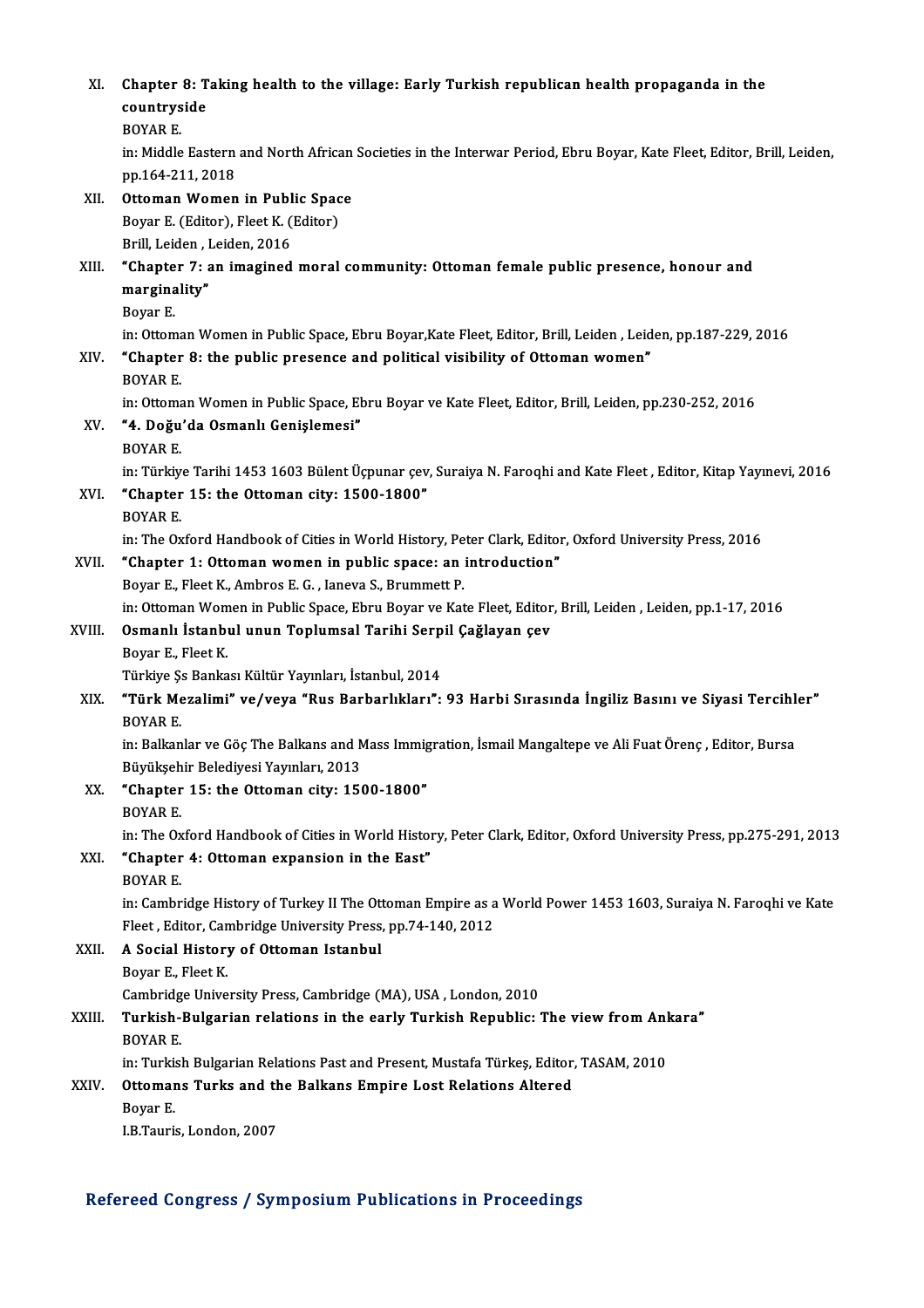I. Geç Osmanlı Anadolusu'nda Devlet Memurları ve Kamusal Düzen Bozukluğu<br>ROVAR F Geç Osma<br>BOYAR E.<br>Osmanlı A Geç Osmanlı Anadolusu'nda Devlet Memurları ve Kamusal Düzen Bozukluğu<br>BOYAR E.<br>Osmanlı Anadolu'xxsunda Toplumsal ve Kültürel Yaşam, Ankara, Turkey, 12 - 13 December 2018<br>Politica in avila: stratagias of annosition to the n

BOYAR E.<br>Osmanlı Anadolu'xxsunda Toplumsal ve Kültürel Yaşam, Ankara, Turkey, 12 - 13 December 2018<br>II. Politics in exile: strategies of opposition to the republic among Turkish exiles in the interwar period<br>POYAR E Osmanlı A<br>Politics i<br>BOYAR E.<br>Middle Fa Politics in exile: strategies of opposition to the republic among Turkish exiles in the interwar period<br>BOYAR E.<br>Middle Eastern and Balkan Mobilities in the Interwar Period (1918-1939), Cambridge, Canada, 13 - 14 September

BOYAR E.<br>Middle Eastern and Balkan Mobilities in the Interwar Period (1918-1939), Cambridge, Canada, 13 - 14 September<br>2018 Middle Eastern and Balkan Mobilities in the Interwar Period (1918-1939), Cambridge, Canada, 13 - 14 September<br>2018<br>III. "The moral dilemma of the state: Anti-syphilis propaganda in the late Ottoman empire and the early<br>Tur

2018<br>"The moral dilem<br>Turkish republc"<br>POVAP F "The mol<mark><br>Turkish</mark><br>BOYAR E.<br>Villes Ses

**Turkish republc"**<br>BOYAR E.<br>Villes, Sociétés urbaines Syphilis en Méditerranée et au-dela (XVIeme-XXIeme Siecles), Marsilya, France, 25 - 27 BOYAR E.<br>Villes, Sociétés<br>October 2017

# October 2017<br>Other Publications

ther Publications<br>I. Cities of the Ottoman Empire<br>Boyan E r r abit<br>Cities of<br>Boyar E.<br>Other pr Cities of the Ottom:<br>Boyar E.<br>Other, pp.1-20, 2020

# Other, pp.1-20, 2020<br>Supported Projects

Supported Projects<br>BOYAR E., Project Supported by Higher Education Institutions, Türk-Yunan İlişkilerinde İngiliz Etkisi (1930-1955), 2016 -<br>2016 BOYA<br>2016<br>2016 BOYAR E., Project Supported by Higher Education Institutions, Türk-Yunan İlişkilerinde İngiliz Etkisi (1930-1955), 201<br>2016<br>BOYAR E., Project Supported by Higher Education Institutions, Osmanlı-İngiliz İlişkilerinin Kişise

2016<br>BOYAR E., Project Supported by Higher Education Institutions, Osmanlı-İngiliz İlişkilerinin Kişisel Boyutu: Damat Ferit<br>Paşa (1853-1923) ve İngiliz Yerleşik Nizamı, 2014 - 2015 BOYAR E., Project Supported by Higher Education Institutions, Osmanlı-İngiliz İlişkilerinin Kişisel Boyutu: Damat Ferit<br>Paşa (1853-1923) ve İngiliz Yerleşik Nizamı, 2014 - 2015<br>BOYAR E., Project Supported by Higher Educati

Paşa (1853-1923) ve İngiliz Yerleşik Nizamı, 2014 - 2015<br>BOYAR E., Project Supported by Higher Education Institutions, 1919-1923<br>Ve Propaganda Faaliyetleri Ve Buna Karşı Alınan Tedbirler., 2009 - 2009 Ve Propaganda Faaliyetleri Ve Buna Karşı Alınan Tedbirler., 2009 - 2009<br>Scientific Refereeing

Scientific Refereeing<br>BELLETEN, National Scientific Refreed Journal, February 2022<br>Archiv orientální, Other journals, Desember 2021 BELLETEN, National Scientific Refreed Journal, Fel<br>Archiv orientální, Other journals, December 2021<br>PRITISH JOURNAL OF MIDDLE FASTERN STUDIES BELLETEN, National Scientific Refreed Journal, February 2022<br>Archiv orientální, Other journals, December 2021<br>BRITISH JOURNAL OF MIDDLE EASTERN STUDIES, Journal Indexed in SSCI, September 2020<br>Journal Of Social History, Jo Archiv orientální, Other journals, December 2021<br>BRITISH JOURNAL OF MIDDLE EASTERN STUDIES, Journal Inde<br>Journal Of Social History, Journal Indexed in SSCI, August 2020 Journal Of Social History, Journal Indexed in SSCI, August 2020<br>Edit Congress and Symposium Activities

Edit Congress and Symposium Activities<br>Cultural Symbols of Early Modern Rule. A Global Comparative Approach , Invited Speaker, Bonn, Germany, 2022<br>Interiesting Speese: Clobal and Comparative Perspectives, Invited Speaker, 2016 OSH<sub>B1</sub> CBB dha BJ mposiam Ticervicies<br>Cultural Symbols of Early Modern Rule. A Global Comparative Approach , Invited Speaker, Bonn, Ger<br>Intoxicating Spaces: Global and Comparative Perspectives, Invited Speaker, Sheff Intoxicating Spaces: Global and Comparative Perspectives, Invited Speaker, Sheffield, England, 2021<br>Citations

Citations<br>Total Citations (WOS):47<br>h index (WOS):4 h-index (WOS):4

# h-index (WOS):4<br>Invited Talks